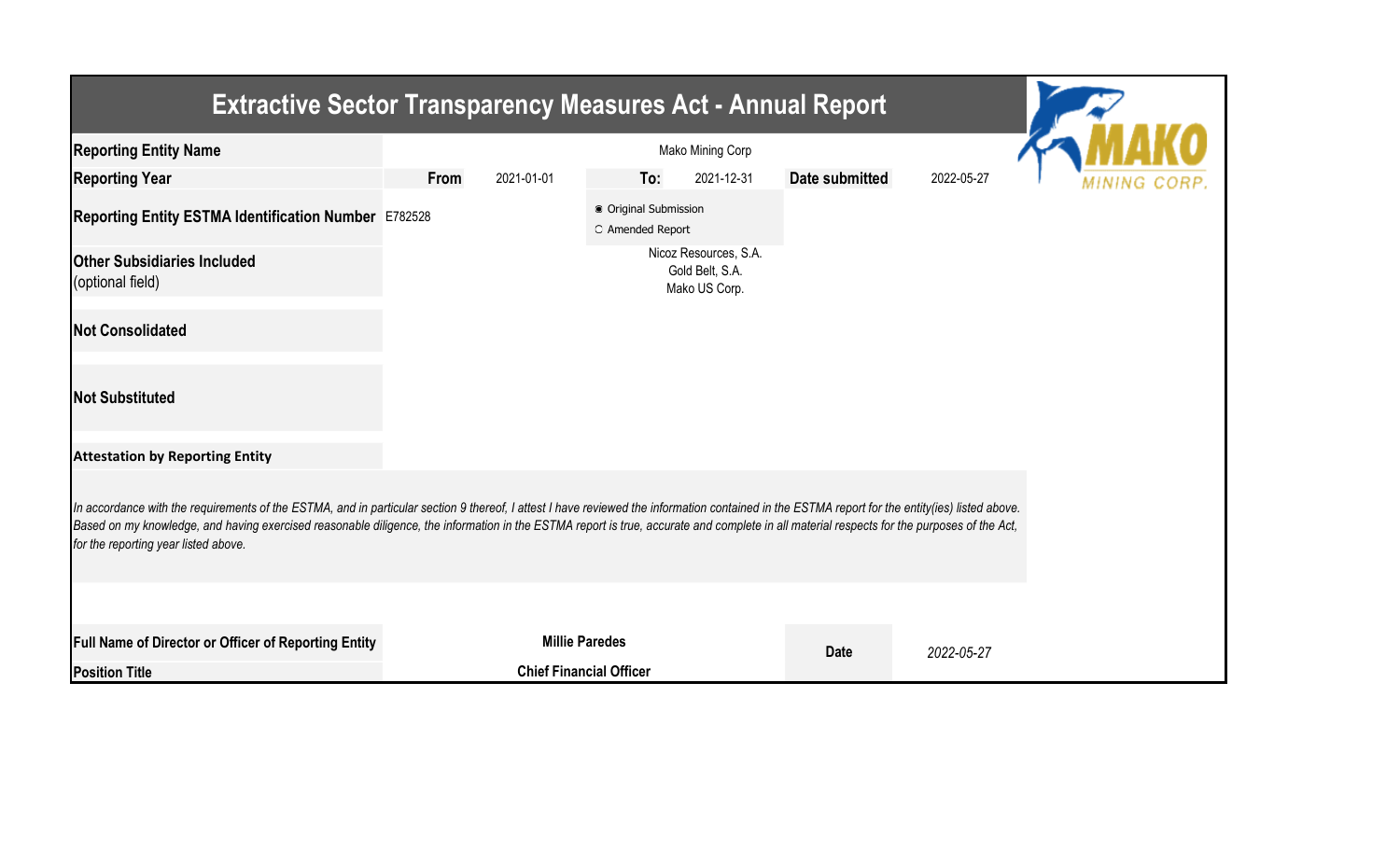| <b>Extractive Sector Transparency Measures Act - Annual Report</b>                                                     |                         |                                                                                                                                                                                                                                                                                                                                                                                |                                    |                  |         |                                |                |                  |                                               |                               |                                                                                                                                                                  |
|------------------------------------------------------------------------------------------------------------------------|-------------------------|--------------------------------------------------------------------------------------------------------------------------------------------------------------------------------------------------------------------------------------------------------------------------------------------------------------------------------------------------------------------------------|------------------------------------|------------------|---------|--------------------------------|----------------|------------------|-----------------------------------------------|-------------------------------|------------------------------------------------------------------------------------------------------------------------------------------------------------------|
| <b>Reporting Year</b><br><b>Reporting Entity Name</b><br><b>Reporting Entity ESTMA</b><br><b>Identification Number</b> | From:                   | 2021-01-01                                                                                                                                                                                                                                                                                                                                                                     | To:<br>Mako Mining Corp<br>E782528 | 2021-12-31       |         | <b>Currency of the Report</b>  | <b>USD</b>     |                  |                                               |                               |                                                                                                                                                                  |
| <b>Subsidiary Reporting Entities (if</b><br>necessary)                                                                 |                         |                                                                                                                                                                                                                                                                                                                                                                                |                                    |                  |         |                                |                |                  |                                               |                               |                                                                                                                                                                  |
| <b>Payments by Payee</b>                                                                                               |                         |                                                                                                                                                                                                                                                                                                                                                                                |                                    |                  |         |                                |                |                  |                                               |                               |                                                                                                                                                                  |
| Country                                                                                                                | Payee Name <sup>1</sup> | Departments, Agency, etc<br>within Payee that Received<br>Payments <sup>2</sup>                                                                                                                                                                                                                                                                                                | <b>Taxes</b>                       | <b>Royalties</b> | Fees    | <b>Production Entitlements</b> | <b>Bonuses</b> | <b>Dividends</b> | Infrastructure<br><b>Improvement Payments</b> | Total Amount paid to<br>Payee | Notes <sup>34</sup>                                                                                                                                              |
| Nicaragua                                                                                                              | Government of Nicaragua | Nicaraguan Tax Authority                                                                                                                                                                                                                                                                                                                                                       | 1,170,000                          | 1,020,000        | 180,000 |                                |                |                  |                                               |                               | Taxes of \$170,000 relate to<br>withholding taxes and taxes of<br>2,370,000 \$330,000 on revenues; Fees are<br>concession taxes; Royalty on<br>minerals exported |
|                                                                                                                        |                         |                                                                                                                                                                                                                                                                                                                                                                                |                                    |                  |         |                                |                |                  |                                               |                               |                                                                                                                                                                  |
| <b>Additional Notes:</b>                                                                                               |                         | All payments are reported in United States dollars ("USD") (the reporting currency of the reporting entity).<br>Amounts paid in Nicaraguan Cordobas ("NIO") are converted to USD using an exchange rate of 1 NIO = 0.02917 USD (1 USD = 34.28355 NIO) for the period from January 1 to December 31, 2021.<br>All numbers have been rounded to the nearest \$10,000 US Dollars. |                                    |                  |         |                                |                |                  |                                               |                               |                                                                                                                                                                  |